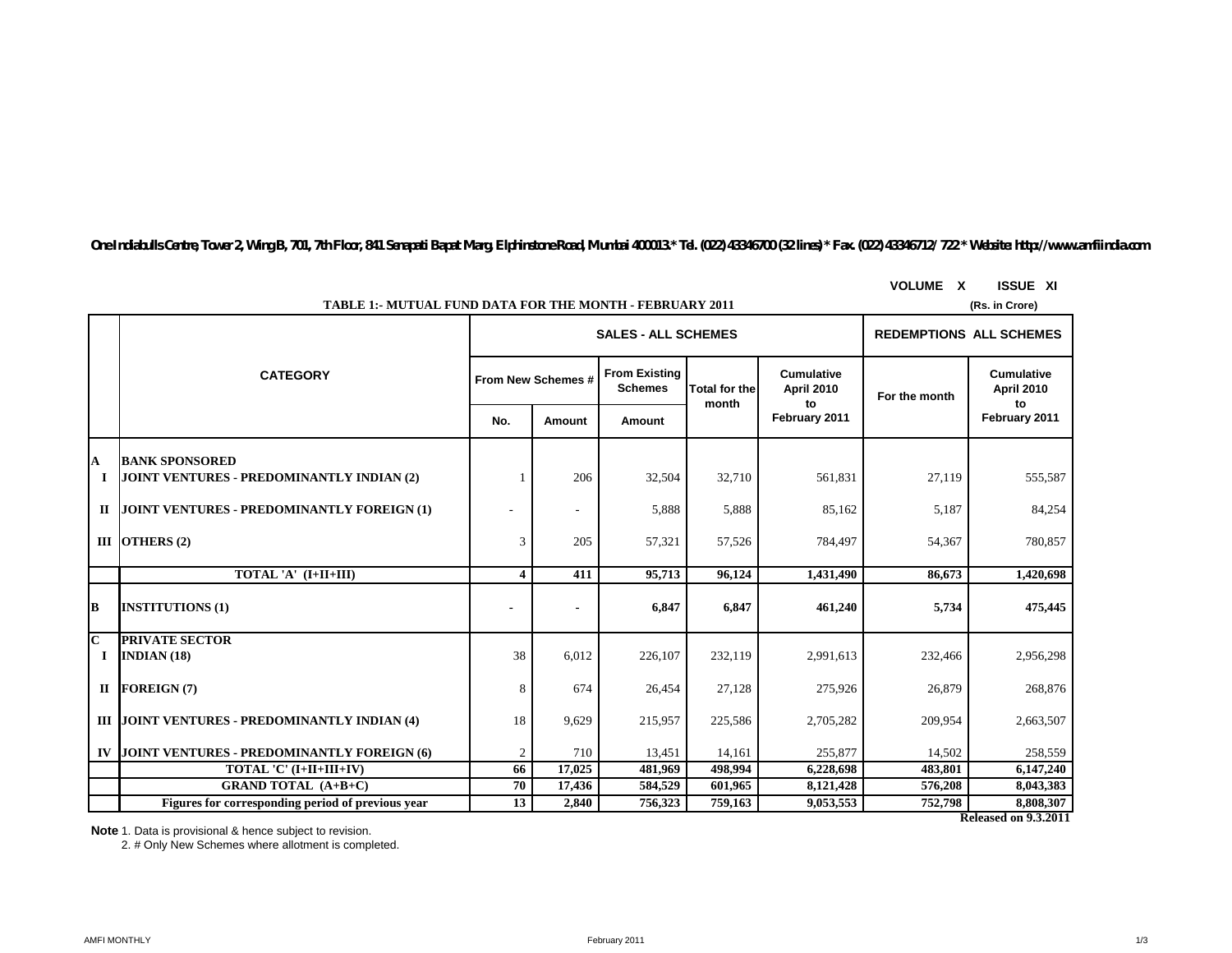# **TABLE 2:- SALES DURING THE MONTH OF FEBRUARY 2011 - TYPE AND CATEGORY WISE 2.1 \*NEW SCHEMES LAUNCHED (ALLOTMENT COMPLETED)**

(Rs. in Crore)

|                                | Open End             |        |                      | <b>Close End</b>         |                          | <b>Interval Fund</b>     |                          | <b>TOTAL</b> |  |
|--------------------------------|----------------------|--------|----------------------|--------------------------|--------------------------|--------------------------|--------------------------|--------------|--|
|                                | <b>No.of Schemes</b> | Amount | <b>No.of Schemes</b> | Amount                   | <b>No.of Schemes</b>     | Amount                   | <b>No.of Schemes</b>     | Amount       |  |
| <b>INCOME</b>                  |                      | 26     | 65                   | 17,232                   | $\overline{\phantom{a}}$ | <b>.</b>                 | 68                       | 17,258       |  |
| <b>IEQUITY</b>                 |                      | 178    |                      |                          |                          |                          |                          | 178          |  |
| <b>BALANCED</b>                |                      |        |                      |                          |                          |                          |                          |              |  |
| <b>LIQUID/MONEY MARKET</b>     |                      |        |                      |                          |                          |                          |                          |              |  |
| <b>GILT</b>                    |                      |        |                      |                          |                          | -                        |                          |              |  |
| <b>IELSS - EQUITY</b>          |                      |        |                      |                          |                          |                          |                          |              |  |
| <b>GOLD ETF</b>                |                      |        |                      |                          |                          |                          |                          |              |  |
| <b>OTHER ETFS</b>              |                      |        |                      |                          |                          |                          |                          |              |  |
| <b>FUND OF FUNDS INVESTING</b> |                      |        |                      |                          |                          |                          |                          |              |  |
| <b>OVERSEAS</b>                |                      |        |                      | $\overline{\phantom{a}}$ | $\overline{\phantom{a}}$ | $\overline{\phantom{a}}$ | $\overline{\phantom{a}}$ |              |  |
| <b>TOTAL</b>                   |                      | 204    | 65                   | 17,232                   |                          |                          | 70                       | 17,436       |  |

#### **\*NEW SCHEMES LAUNCHED :**

| <b>NEW SCHEMES EAGNOTIED.</b> |                                                                                                                                                                                                                                                                                                                                                                                                                                                                                                                                                                                                                                                                                                                                                                                                                                                                                                                                                                                                                                                                                                                                                                                                                                                                                                                                                                                                                                                                                             |
|-------------------------------|---------------------------------------------------------------------------------------------------------------------------------------------------------------------------------------------------------------------------------------------------------------------------------------------------------------------------------------------------------------------------------------------------------------------------------------------------------------------------------------------------------------------------------------------------------------------------------------------------------------------------------------------------------------------------------------------------------------------------------------------------------------------------------------------------------------------------------------------------------------------------------------------------------------------------------------------------------------------------------------------------------------------------------------------------------------------------------------------------------------------------------------------------------------------------------------------------------------------------------------------------------------------------------------------------------------------------------------------------------------------------------------------------------------------------------------------------------------------------------------------|
| <b>OPEN END INCOME:</b>       | <b>IFidelity India Children's Plan - Savings Fund. Pramerica Short Term Income Fund and Taurus Dynamic Income Fund.</b>                                                                                                                                                                                                                                                                                                                                                                                                                                                                                                                                                                                                                                                                                                                                                                                                                                                                                                                                                                                                                                                                                                                                                                                                                                                                                                                                                                     |
| <b>OPEN END EQUITY:</b>       | Axis Midcap Fund and Fidelity India Children's Plan - Education Fund and Marriage Fund.                                                                                                                                                                                                                                                                                                                                                                                                                                                                                                                                                                                                                                                                                                                                                                                                                                                                                                                                                                                                                                                                                                                                                                                                                                                                                                                                                                                                     |
| <b>CLOSE END INCOME:</b>      | Axis FTP Series 12 (367 Days); Birla Sun Life Short Term FMP Series 7, Series 8 and Series 9, Brila Sun Life FTP Series CN, Series CO, Series CP and Series CQ;<br>BNP Paribas FTF Series 20 C, Series 21 A and Series 21B; Canara Robeco FMP - Series 6-13 Months (Plan A); DSP BlackRock FMP - 3M - Series 29, 12M - Series<br>13 and Series 14; DWS FTF Series 79 and Series 81, Hybrid FTF Series 2; Fidelity FMP Series V - Plan A; Franklin Templeton Fixed Tenure Fund Series XV; ICICI<br>Prudential FMP Series 54 - 24 Months Plan A, Series 55 - 6 Months Plan A, 1 Year Plan A, Plan B, Plan C and Plan D, 14 Months Plan A, 15 Months Plan A; 1DBI<br>FMP 90 Days Series I (February 2011) - A, 367 Days Series I (February 2011) - A and B; IDFC FMP 100 Days Series 1, Sixteen Months Series 3, Yearly Series 36,<br>ISeries 37 and Series 38: JM FMF Series XIX Plan A and Plan B: JP Morgan India FMP 400 D Series 1: Kotak FMP Series 33. Series 34. Series 35. Series 36. Series 36. Series<br>37 and Series 38; L & T FMP II (January 15M A), III (January 369 D A) and (February 90 D A); Principal Pnb FMP - 91 Days - Series XXVIII; Reliance Fixed Horizon<br>IFund XVII Series 7 and Series 13. XVIII Series 3: Religare FMP Series V Plan B (13 Months), Plan C (3 Months), Plan D (13 Months), Plan E (370 Days) and Plan F (9<br>Sundaram FTP - AF, AG, AW and AX; Tata FMP Series 28 Scheme A and Scheme B, Series 31 Scheme A and Taurus FMP 91 Days Series B. |

#### **2.2 EXISTING SCHEMES**

|                                 | Open End             |         |                      | <b>Close End</b> |                          | <b>Interval Fund</b> | <b>TOTAL</b>  |         |
|---------------------------------|----------------------|---------|----------------------|------------------|--------------------------|----------------------|---------------|---------|
|                                 | <b>No.of Schemes</b> | Amount  | <b>No.of Schemes</b> | Amount           | <b>No.of Schemes</b>     | Amount               | No.of Schemes | Amount  |
| <b>INCOME</b>                   | 204                  | 63,093  | 207                  | i,768            | 36                       | 2.194                | 447           | 67,055  |
| <b>EQUITY</b>                   | 306                  | 5,390   | 17                   |                  |                          |                      | <b>324</b>    | 5,390   |
| <b>BALANCED</b>                 | 31                   | 493     |                      |                  |                          |                      | 32            | 493     |
| <b>ILIQUID/MONEY MARKET</b>     | 51                   | 510.297 |                      | ۰                |                          |                      | 51            | 510,297 |
| <b>IGILT</b>                    | 36                   | 51      |                      |                  |                          |                      | 36            | 51      |
| <b>IELSS - EQUITY</b>           | 36                   | 470     | 12                   |                  |                          |                      | 48            | 470     |
| <b>GOLD ETF</b>                 | 10                   | 42      |                      |                  |                          |                      | 10            | 42      |
| <b>OTHER ETFS</b>               | 17                   | 669     |                      |                  |                          |                      | 17            | 669     |
| <b>IFUND OF FUNDS INVESTING</b> | 16                   | 62      | ۰                    | -                | $\overline{\phantom{a}}$ |                      | 16            | 62      |
| <b>OVERSEAS</b>                 |                      |         |                      |                  |                          |                      |               |         |
| <b>TOTAL</b>                    | 707                  | 580,567 | 237                  | 1,768            | 37                       | 2,194                | 981           | 584,529 |

Notes:The change in number of existing schemes is because of the maturity and reclassification of some of the existing schemes.

^ Amount mobilised by new plans launched under existing scheme.

#### **2.3 TOTAL OF ALL SCHEMES**

|                                                   |                      | Open End | <b>Close End</b>     |        | <b>Interval Fund</b>     |        |                      | <b>TOTAL</b> |
|---------------------------------------------------|----------------------|----------|----------------------|--------|--------------------------|--------|----------------------|--------------|
|                                                   | <b>No.of Schemes</b> | Amount   | <b>No.of Schemes</b> | Amount | <b>No.of Schemes</b>     | Amount | <b>No.of Schemes</b> | Amount       |
| <b>INCOME</b>                                     | 207                  | 63,119   | 272                  | 19,000 | 36                       | 2.194  | 515                  | 84,313       |
| <b>IEQUITY</b>                                    | 308                  | 5,568    |                      |        |                          |        | 326                  | 5,568        |
| <b>BALANCED</b>                                   | 31                   | 493      |                      |        |                          |        | 32                   | 493          |
| <b>LIQUID/MONEY MARKET</b>                        | 51                   | 510,297  |                      |        |                          |        | 51                   | 510,297      |
| <b>GILT</b>                                       | 36                   | 51       |                      |        |                          |        | 36                   |              |
| <b>IELSS - EQUITY</b>                             | 36                   | 470      | 12                   |        |                          |        | 48                   | 470          |
| <b>IGOLD ETF</b>                                  | 10                   | 42       |                      |        |                          |        | 10                   | 42           |
| <b>IOTHER ETFS</b>                                |                      | 669      |                      |        | $\overline{\phantom{a}}$ |        | 17                   | 669          |
| <b>FUND OF FUNDS INVESTING</b><br><b>OVERSEAS</b> | 16                   | 62       |                      |        | $\overline{\phantom{a}}$ |        | 16                   | 62           |
| <b>TOTAL</b>                                      | 712                  | 580.771  | 302                  | 19,000 | 37                       | 2,194  | 1,051                | 601,965      |